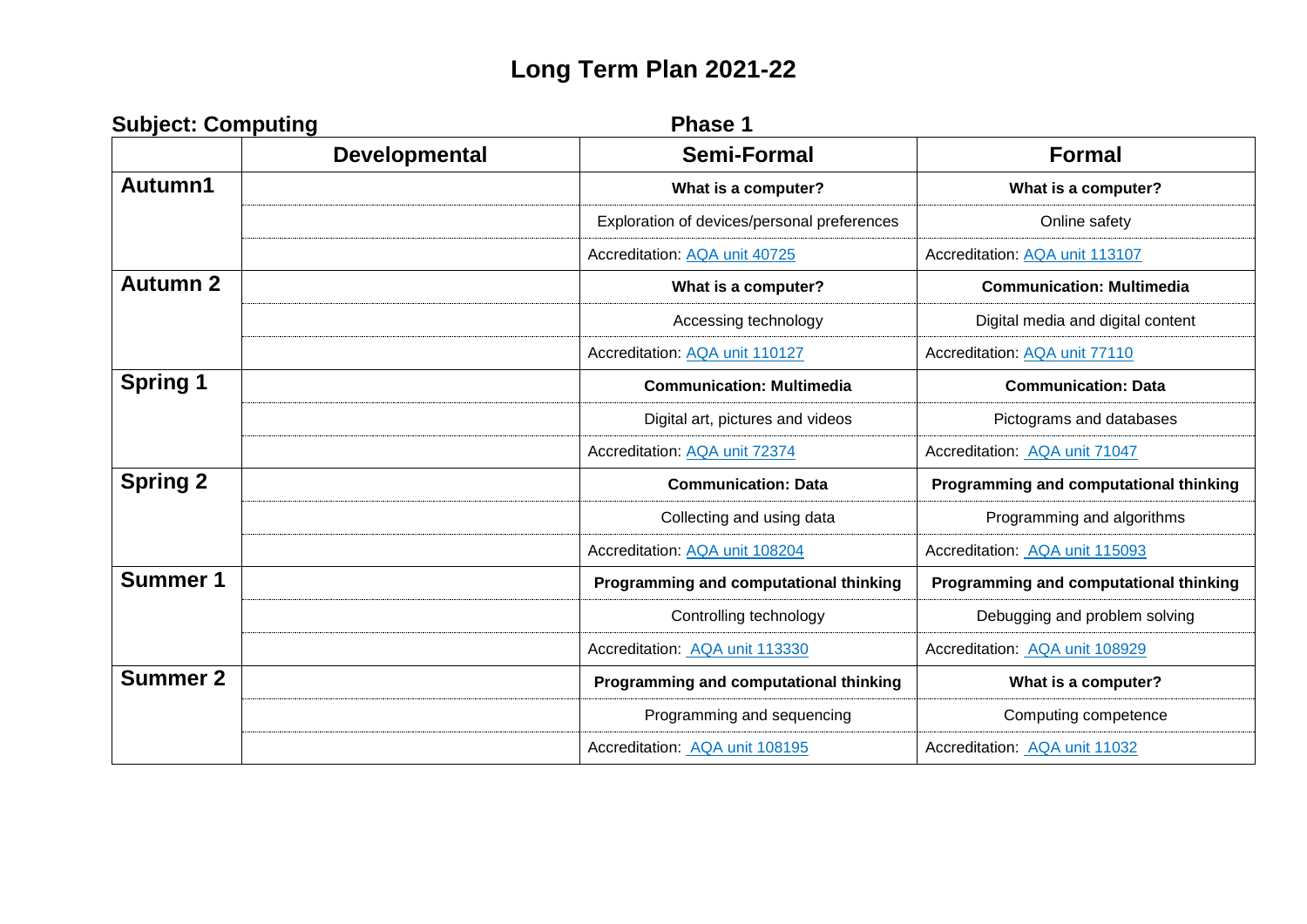## **Long Term Plan 2021-22**

| <b>Subject: Computing</b> |                      | <b>Phase 2</b>                              |                                        |
|---------------------------|----------------------|---------------------------------------------|----------------------------------------|
|                           | <b>Developmental</b> | <b>Semi-Formal</b>                          | <b>Formal</b>                          |
| Autumn1                   |                      | What is a computer?                         | What is a computer?                    |
|                           |                      | Exploration of devices/personal preferences | Online safety                          |
|                           |                      | Accreditation: AQA unit 40741               | Accreditation: AQA unit 112243         |
| <b>Autumn 2</b>           |                      | <b>Communication: Multimedia</b>            | What is a computer?                    |
|                           |                      | Digital art, pictures and videos            | Computing competence                   |
|                           |                      | Accreditation: AQA unit 110125              | Accreditation: AQA unit 11018          |
| <b>Spring 1</b>           |                      | Programming and computational thinking      | Programming and computational thinking |
|                           |                      | Programming and sequencing                  | Programming and algorithms             |
|                           |                      | Accreditation: AQA unit 86050               | Accreditation: AQA unit 113346         |
| <b>Spring 2</b>           |                      | What is a computer?                         | <b>Communication: Data</b>             |
|                           |                      | Accessing technology                        | Pictograms and databases               |
|                           |                      | Accreditation: AQA unit 108569              | Accreditation: AQA unit 70992          |
| <b>Summer 1</b>           |                      | <b>Communication: Data</b>                  | <b>Communication: Multimedia</b>       |
|                           |                      | Collecting and using data                   | Exploring the internet                 |
|                           |                      | Accreditation: AQA unit 108203              | Accreditation: AQA unit 11052          |
| <b>Summer 2</b>           |                      | Programming and computational thinking      | <b>Communication: Multimedia</b>       |
|                           |                      | Controlling technology                      | Animation                              |
|                           |                      | Accreditation: AQA unit 113364              | Accreditation: AQA unit 110515         |